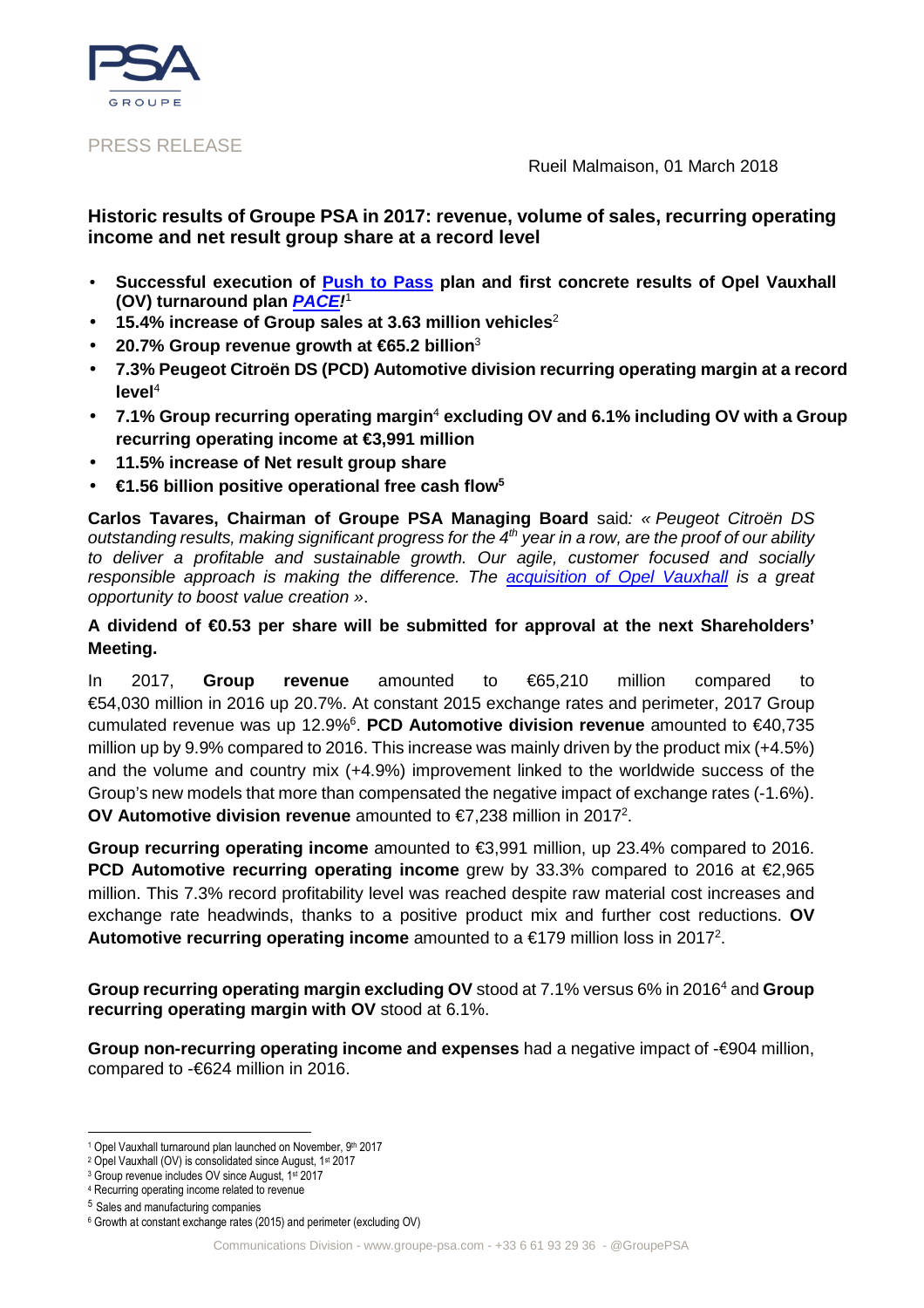

**Group net financial expenses** decreased to €238 million compared to €268 millionin 2016.

**Consolidated net income** reached €2,358 million, an increase of €209 million compared to 2016. Net income, Group share, reached €1,929 million compared to €1,730 million in 2016.

The **Opel Vauxhall turnaround plan** presented on November 9<sup>th</sup> is delivering its first concrete achievements such as a joint purchasing organization, social agreements and costs savings.

Banque PSA Finance reported recurring operating income of €632 million<sup>7</sup>, up 10.7%.

**Faurecia recurring operating income** was €1,170 million, up 20.6%.

The **free cash flow of manufacturing and sales companies** was €500 million and the **operational free cash flow** was €1,554 million.

**Total PCD inventory**, including independent dealers, stood at 416,000 vehicles at 31 December 2017, an increase of 10,000 units year on year.

**The net financial position of manufacturing and sales companies** was €6,194 million at 31 December 2017, compared to €6,813 million at 31 December 2016.

A dividend of €0.53 per share will be submitted for approval at the next Shareholders' Meeting with an ex-dividend date considered to be on May 2<sup>nd</sup> 2018, and the payment date on May 4<sup>th</sup> 2018.

**Market outlook**: in 2018, the Group anticipates a stable automotive market in Europe, and growth of 4% in Latin America, 10% in Russia and 2% in China.

### **Operational outlook**

The Push to Pass plan sets the following targets for Groupe PSA (excluding Opel Vauxhall):

- Deliver over 4.5% Automotive recurring operating margin<sup>8</sup> on average in 2016-2018, and target over 6% by 2021;
- Deliver 10% Group revenue growth by 2018<sup>9</sup> vs 2015, and target additional 15% by 2021<sup>9</sup>.

Link to the presentation of FY2017.

#### **Financial Calendar**

24 April 2018: First-quarter 2018 revenue 24 April 2018: Shareholders' Meeting 24 July 2018: 2018 interim results 24 October 2018: Third-quarter 2017 revenue

*Groupe PSA consolidated financial statements for the year ended 31 December 2017 were approved by the Managing Board on 19 February 2018 and reviewed by the Supervisory Board on 28 February 2018. The Group's Statutory Auditors have completed their audit and are currently issuing their report on the consolidated financial statements. The report on the annual results and the presentation of the 2017 results can be consulted on the Group's website (www.groupe-psa.com), in the "Finance" section.* 

 $\overline{\phantom{a}}$ 7 100% of the result of Banque PSA Finance. In the financial statements of the PSA Group, joint ventures are consolidated using the equity method.

<sup>8</sup> Recurring operating income related to revenue

<sup>9</sup> At constant (2015) exchange rates and perimeter (excluding OV)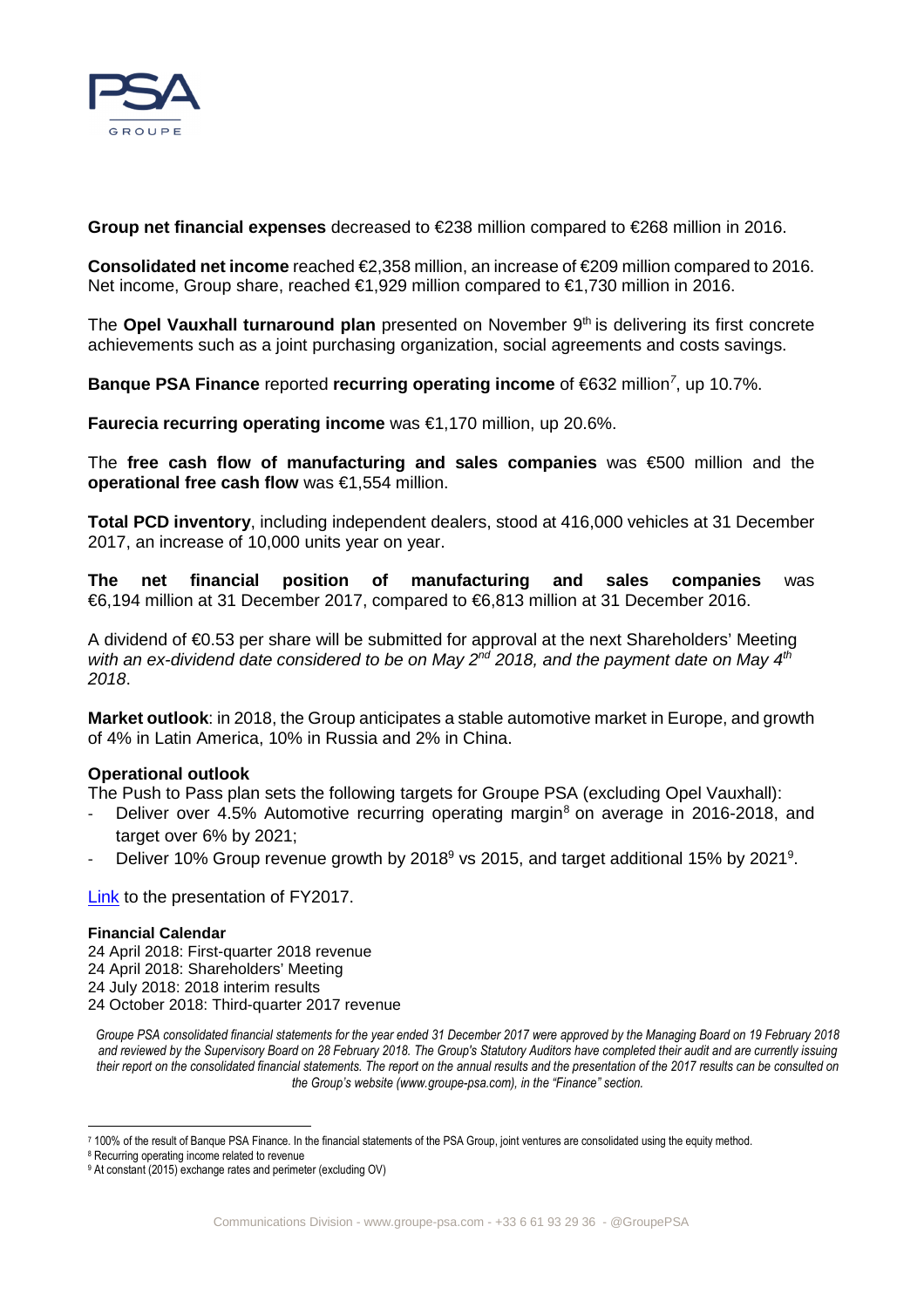

#### **Media contact: + 33 6 61 93 29 36 - psa-presse@mpsa.com**

#### *About Groupe PSA*

*The Groupe PSA designs unique automotive experiences and delivers mobility solutions to meet all client expectations. The Group has five car brands, Peugeot, Citroën, DS, Opel and Vauxhall, as well as a wide array of mobility and smart services under its Free2Move brand, aiming to become a great carmaker and the preferred mobility provider. It is an early innovator in the field of autonomous and connected cars. It is also involved in financing activities through Banque PSA Finance and in automotive equipment via Faurecia. Find out more at groupe-psa.com/en.Media library: medialibrary.groupe-psa.com / @GroupePSA*

## **Attachements**

#### **Consolidated Income Statement**

|                                                                                                 | 2016                                    |                             |              |              | 2017                                        |                             |              |              |
|-------------------------------------------------------------------------------------------------|-----------------------------------------|-----------------------------|--------------|--------------|---------------------------------------------|-----------------------------|--------------|--------------|
| (in million euros)                                                                              | Manufacturing<br>and sales<br>companies | <b>Finance</b><br>companies | Eliminations | <b>TOTAL</b> | <b>Manufacturing and</b><br>sales companies | <b>Finance</b><br>companies | Eliminations | <b>TOTAL</b> |
| Revenue                                                                                         | 53,884                                  | 161                         | (15)         | 54,030       | 65,094                                      | 139                         | (23)         | 65,210       |
| Recurring operating<br>income (loss)                                                            | 3,234                                   | $\overline{1}$              |              | 3,235        | 3,977                                       | 14                          |              | 3,991        |
| Operating income                                                                                | 2,610                                   | $\mathbf{1}$                |              | 2,611        | 3,073                                       | 14                          |              | 3,087        |
| Net financial income<br>(expense)                                                               | (272)                                   | 4                           |              | (268)        | (241)                                       | 3                           |              | (238)        |
| Income taxes                                                                                    | (498)                                   | (19)                        |              | (517)        | (691)                                       | (10)                        |              | (701)        |
| Share in net earnings of<br>companies at equity                                                 | (67)                                    | 195                         |              | 128          | (9)                                         | 226                         |              | 217          |
| Profit (loss) from<br>operations held for sale or<br>to be continued in<br>partnership          | 174                                     | 21                          |              | 195          | (7)                                         |                             |              | (7)          |
| Consolidated profit                                                                             | 1,947                                   | 202                         |              | 2,149        | 2,125                                       | 233                         |              | 2,358        |
| Attributable to owners of<br>the parent                                                         | 1,532                                   | 198                         |              | 1,730        | 1,702                                       | 227                         |              | 1,929        |
| attributable to non-<br>controlling interests                                                   | 415                                     | 4                           |              | 419          | 423                                         | 6                           |              | 429          |
| Basic earnings per €1 par<br>value share attributable to<br>equity holders of the<br>parent     |                                         |                             |              | 2.16         |                                             |                             |              | 2.18         |
| Diluted earnings per €1 par<br>value share - attributable<br>to equity holders of the<br>parent |                                         |                             |              | 1.93         |                                             |                             |              | 2.05         |